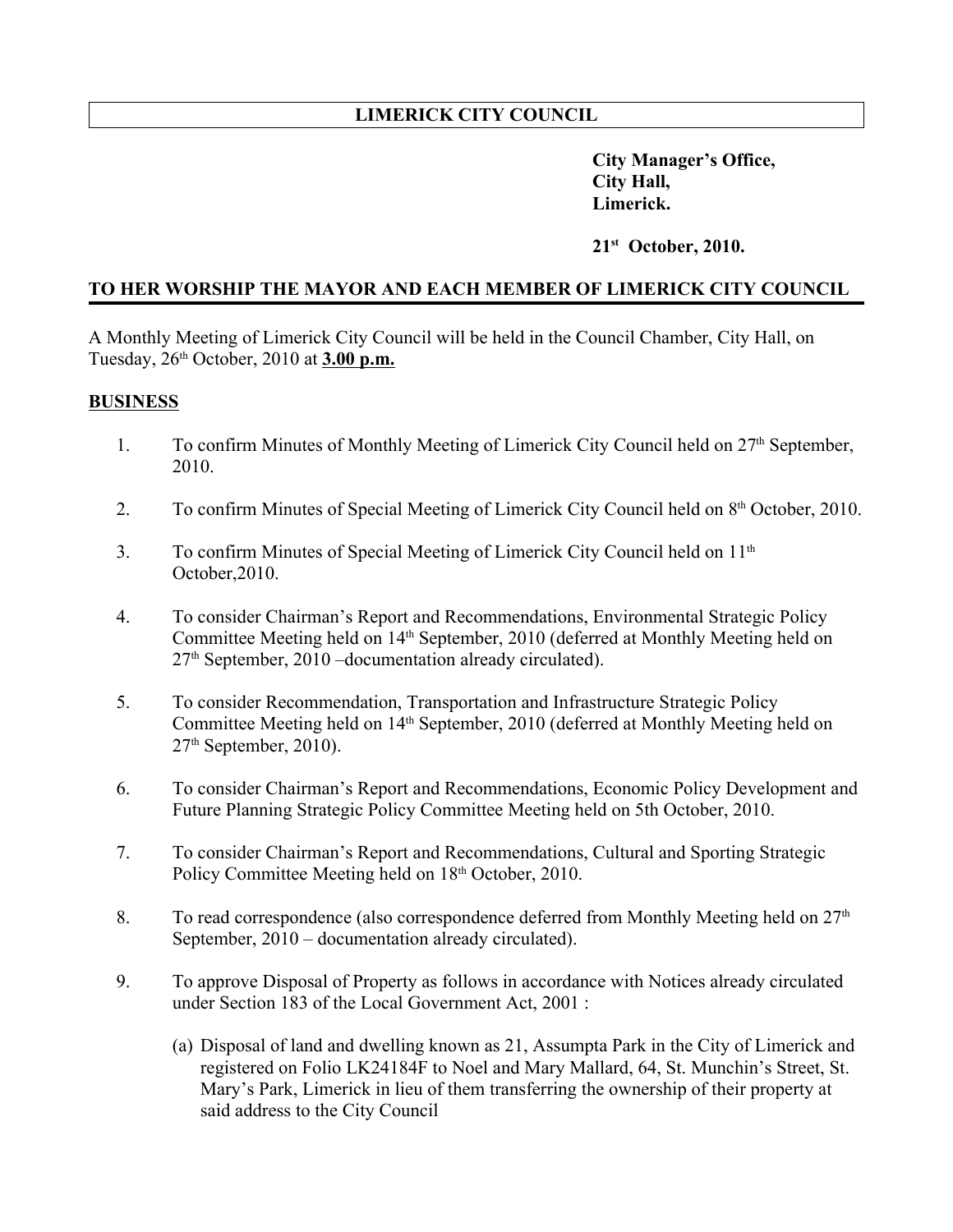- (b) Disposal of Freehold (Ground Rent) under Section 26 of the Landlord and Tenant (Ground Rents) (No. 2) Act, 1978 as per attached Section 183 Notices.
- 10. To consider participation by Members at Conferences (deferred from Monthly Meeting held on  $27<sup>th</sup>$  September,  $2010$  – documentation already circulated) and also Conferences circulated for this meeting. Register of Members Reports from Conferences available.
- 11. To consider Financial Statement for the month of August, 2010 (deferred from Monthly Meeting held on  $27<sup>th</sup>$  September,  $2010$  – documentation already circulated) and Financial Statement for the month of September, 2010.
- 12. To consider Report on Capital Projects 2010 2012.
- 13. To authorise the borrowing by way of overdraft for the year ended 31<sup>st</sup> December, 2011.
- 14. To consider Report from Director of Service dated 18th October, 2010 :

"Construction of a mixed housing scheme located in Cliona Park, Moyross, consisting of twenty number retirement apartments with own door access and fifteen number family houses and an extension of the Monabraher Road to the main Moyross Access Road" (C10/3)

15. To consider Report from Director of Service dated  $18<sup>th</sup>$  October, 2010 :

"Construction of Phase 2 Sheltered Housing Scheme of twenty nine apartments together with ancillary site and development works at Vizes Court, Limerick" (C10/2)

- 16. To approve the Section 85 Agreement with Limerick County Council in respect of the transfer of functions under the Food Legislation (deferred from Monthly Meeting held on  $27<sup>th</sup>$  September,  $2010$  – documentation already circulated).
- 17. To adopt the Limerick City Council Litter Management Plan 2010 2013 (deferred from Monthly Meeting held on  $27<sup>th</sup>$  September,  $2010$  – documentation already circulated).
- 18. To adopt Joint Housing Strategy.
- 19. To consider the Draft Development Plan 2010 2016 together with the Manager's Report on the submissions received to proposed amendments of the Draft Development Plan and to resolve to amend and/or adopt the Draft Development Plan 2010 – 2016 as the members may decide.
- 20. To note Planning Proposals under consideration at  $17<sup>th</sup>$  September, 2010 and Decisions taken from 21<sup>st</sup> June, 2010 to 17<sup>th</sup> September, 2010 (deferred from Monthly Meeting held on  $27<sup>th</sup>$  September, 2010 –documentation already circulated) and Planning Proposals under consideration at  $15<sup>th</sup>$  October, 2010 and Decisions taken from  $20<sup>th</sup>$  September, 2010 to  $15<sup>th</sup>$ October, 2010).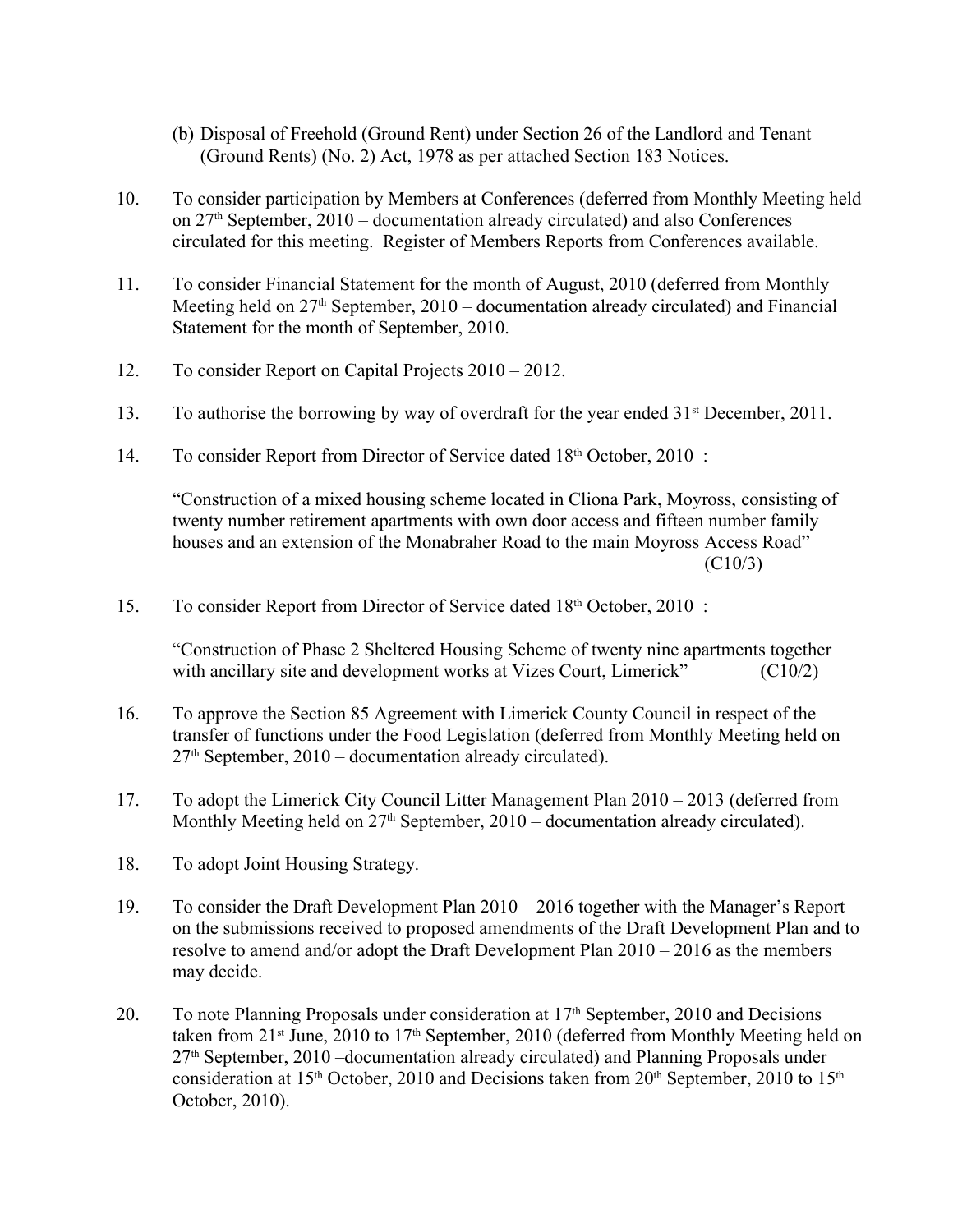- 21. To note Decisions taken by An Bord Pleanala from  $21<sup>st</sup>$  June, 2010 to  $17<sup>th</sup>$  September, 2010 (deferred from Monthly Meeting held on  $27<sup>th</sup>$  September,  $2010 -$  documentation already circulated) and Decisions taken by An Bord Pleanala from  $20<sup>th</sup>$  September,  $2010$  to  $15<sup>th</sup>$ October, 2010).
- 22. To consider the following Notice of Motion, due notice of which was given (to be referred to the relevant Area Meeting) (deferred from Monthly Meeting held on 27<sup>th</sup> September, 2010) :

"That Limerick City Council completes a comprehensive survey of the footpaths and roads in Ballinacurra Gardens and Oakview Drive, sections of which are in a very poor state of repair and agree a plan to upgrade and resurface same".

Signed : Cllr. Joe Leddin

23. To consider the following Notice of Motion, due notice of which was given (deferred from Monthly Meeting held on  $27<sup>th</sup>$  September,  $2010$ ) :

"That Limerick City Council expresses it's total opposition to the introduction of

- (a) Residential Water Charges and
- (b) Residential Property Taxes, because these would have serious and detrimental effects and consequences on the family, community and economic and social life of our people". Signed : Cllr. Pat Kennedy
- 24. To consider the following Notice of Motion, due notice of which was given (to be referred to the relevant Area Meeting) :

"That Limerick City Council locates Phase 2 of sheltered housing on a suitable derelict site at Lower Hyde Road, Lower Carey's Road or Lord Edward Street and maintain the green space at Vize's Field".

Signed : Cllr. Tom Shortt

25. To consider the following Notice of Motion, due notice of which was given :

"That Limerick City Council resolve to have the names of John Dillon and TD Sullivan added to the Roll of Honorary Freemen, both of whom were voted by Limerick City Council to receive this honour, but have been mistakenly/wrongly omitted from the said Roll". Signed : Cllr. Pat Kennedy

26. To consider the following Notice of Motion, due notice of which was given (to be referred to the relevant Area Meeting) :

"That Limerick City Council removes an unlawfully erected and inaccurate street nameplate at Mallow Street and replace it with a correct and appropriate sign thereby reversing a situation where an individual has usurped the role of Limerick city Council with regard to its function of naming streets"

Signed : Cllr. Tom Shortt